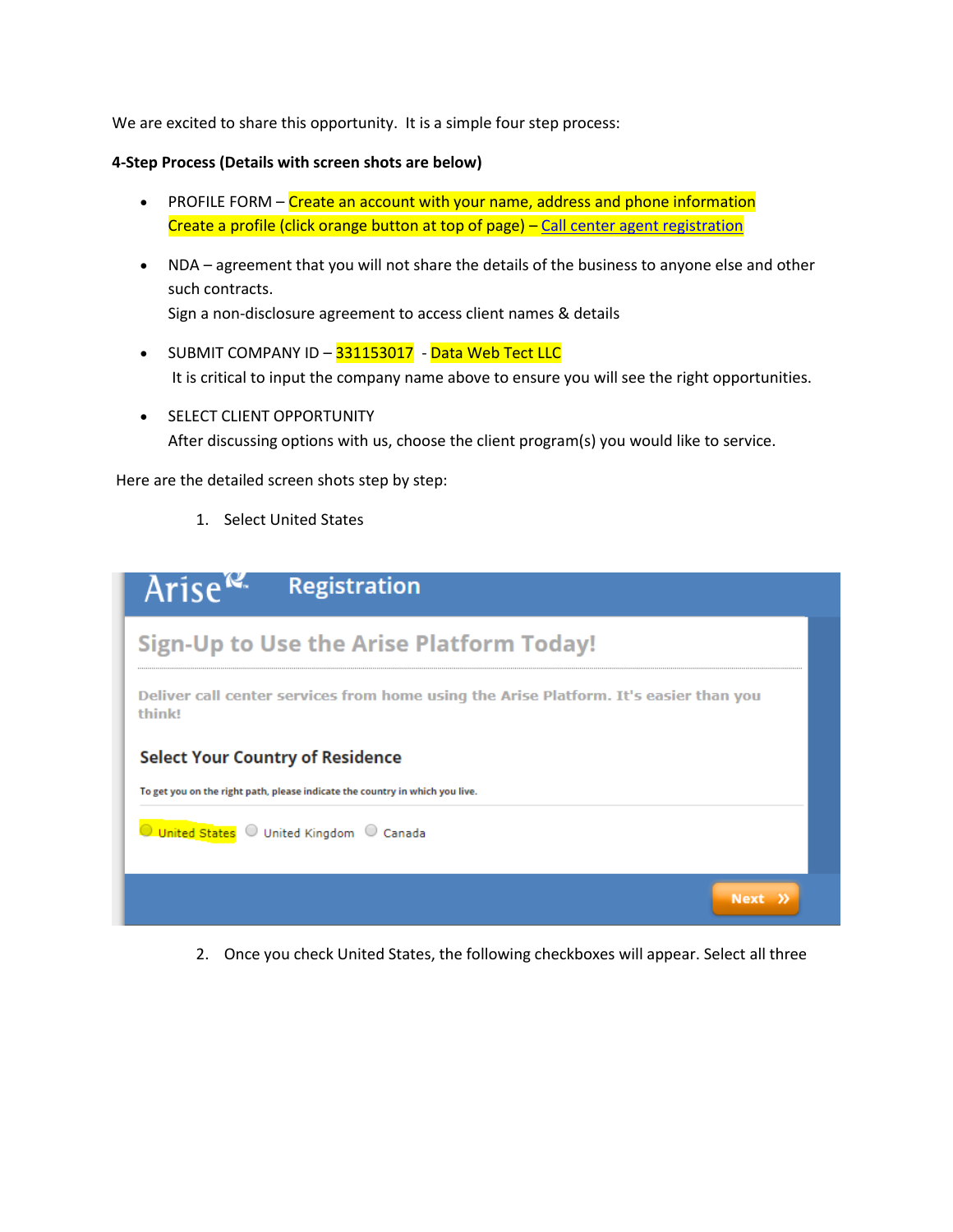# **Select Your Country of Residence**

To get you on the right path, please indicate the country in which you live.

◎ United States ○ United Kingdom ○ Canada

# Is registering to use the Arise Platform right for you?

Please make sure you read this thoroughly.

- $\overline{\mathbf{v}}$ I understand that by registering to use the Arise Platform, I will not be an employee of Arise, and the services rendered through the Arise Platform do not establish any employment rights with Arise.
- I understand that I will be required to provide all services from a physical location within the  $\blacktriangleright$ **United States.**
- I understand that agents working for call center companies are paid by the call center companies ◢ they work for, not Arise.
- 3. Once the boxes are selected, the following will appear and fill in accurate information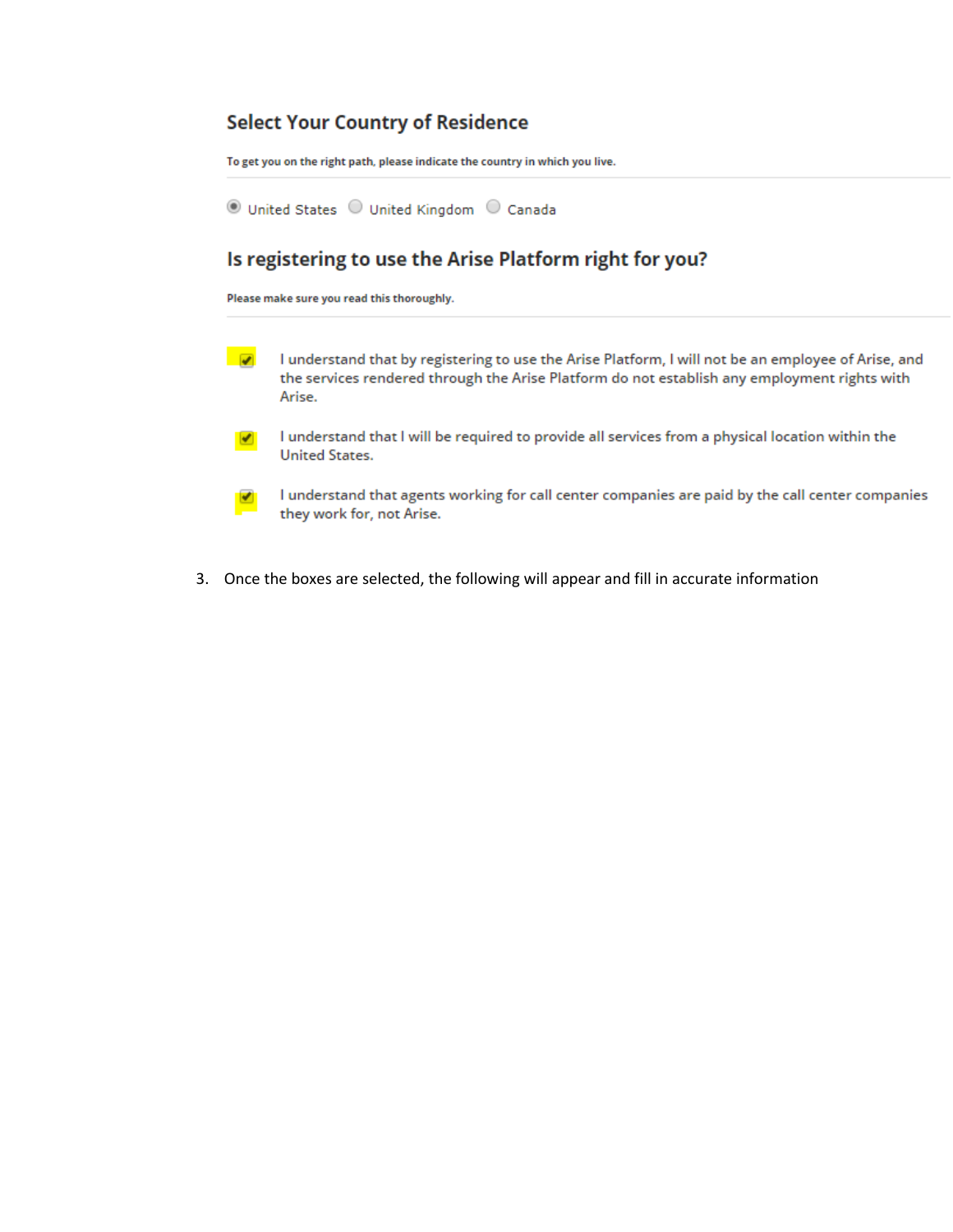# **General Information**

Please provide some basic information about yourself. Do not include any punctuation marks (such as a period, comma, or hyphen) We respect your privacy. Click on the "i" to the right for more information on how Arise keeps your personal information secure.

|                 | <b>Title</b>         |                                                                                                                             |             |             |  |
|-----------------|----------------------|-----------------------------------------------------------------------------------------------------------------------------|-------------|-------------|--|
|                 | Name                 |                                                                                                                             |             |             |  |
|                 |                      | First                                                                                                                       | Мi          | Last        |  |
|                 | State of             |                                                                                                                             |             |             |  |
|                 | Residence            |                                                                                                                             |             |             |  |
|                 | <b>Date of Birth</b> | MM/DD/YYYY                                                                                                                  | $\mathbf 0$ |             |  |
|                 | Gender               |                                                                                                                             |             |             |  |
|                 | Email                |                                                                                                                             |             |             |  |
|                 | <b>Confirm Email</b> |                                                                                                                             |             |             |  |
|                 |                      | Thanks for confirming your e-mail address! Once you click the<br>"next" button below check your e-mail and follow the steps |             |             |  |
| 4.              |                      | Create user name and password after the above. It is very important step and write                                          |             |             |  |
|                 |                      | down or memorize your username and password.                                                                                |             |             |  |
|                 | platform.            |                                                                                                                             |             |             |  |
| <b>Username</b> |                      |                                                                                                                             |             | $\mathbf 0$ |  |
| Password        |                      |                                                                                                                             |             |             |  |
| Confirm         |                      |                                                                                                                             |             |             |  |
| Password        |                      |                                                                                                                             |             |             |  |

5. In the next page, fill out your address information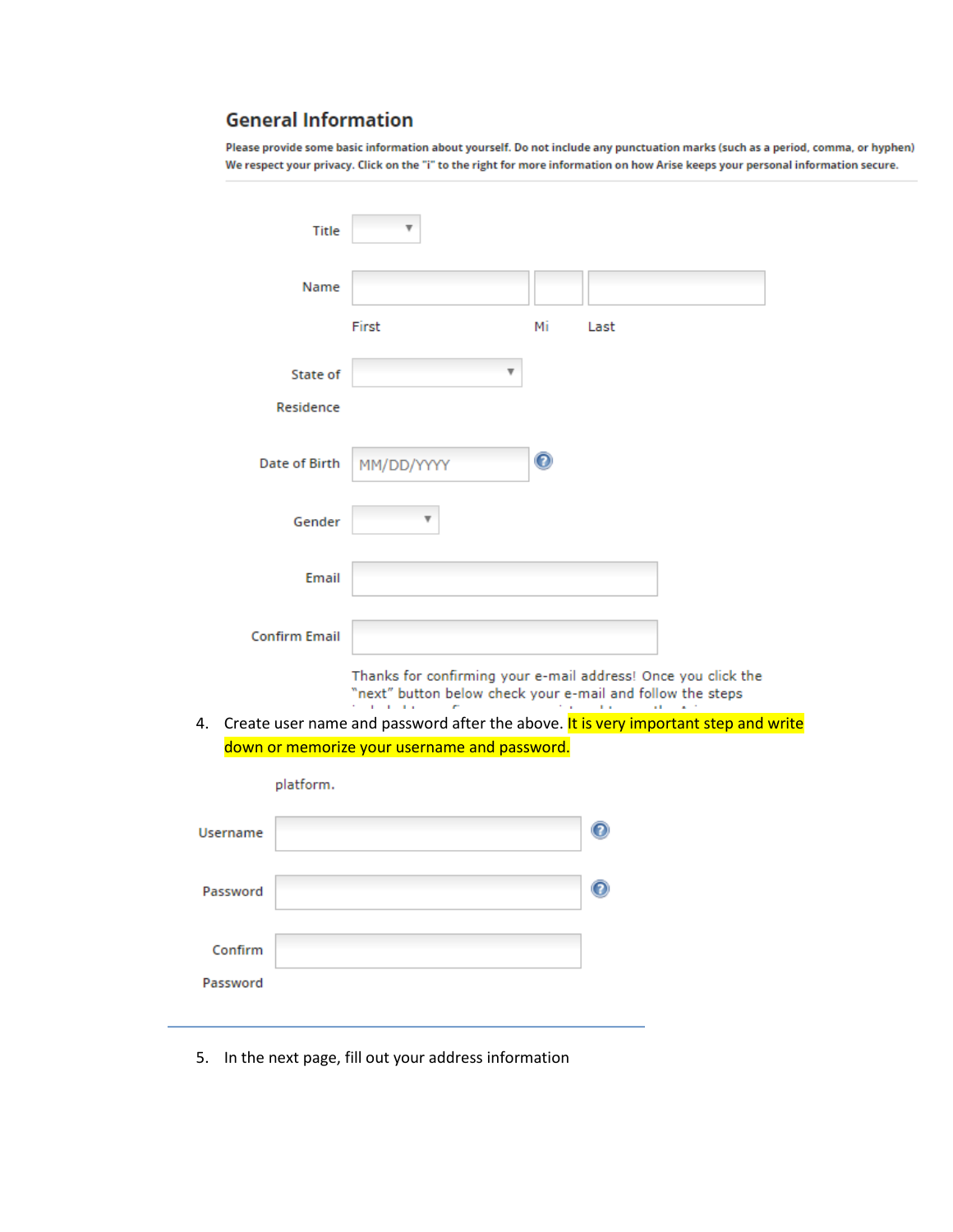# **Contact Information**

| <b>Address</b>      |         |  |
|---------------------|---------|--|
|                     |         |  |
| Address2            |         |  |
|                     |         |  |
| City                |         |  |
|                     |         |  |
| State               | Arizona |  |
| Zip/Postal Code     |         |  |
|                     |         |  |
| <b>Home Phone</b>   |         |  |
|                     |         |  |
| <b>Mobile Phone</b> |         |  |

6. Fill out additional information and click next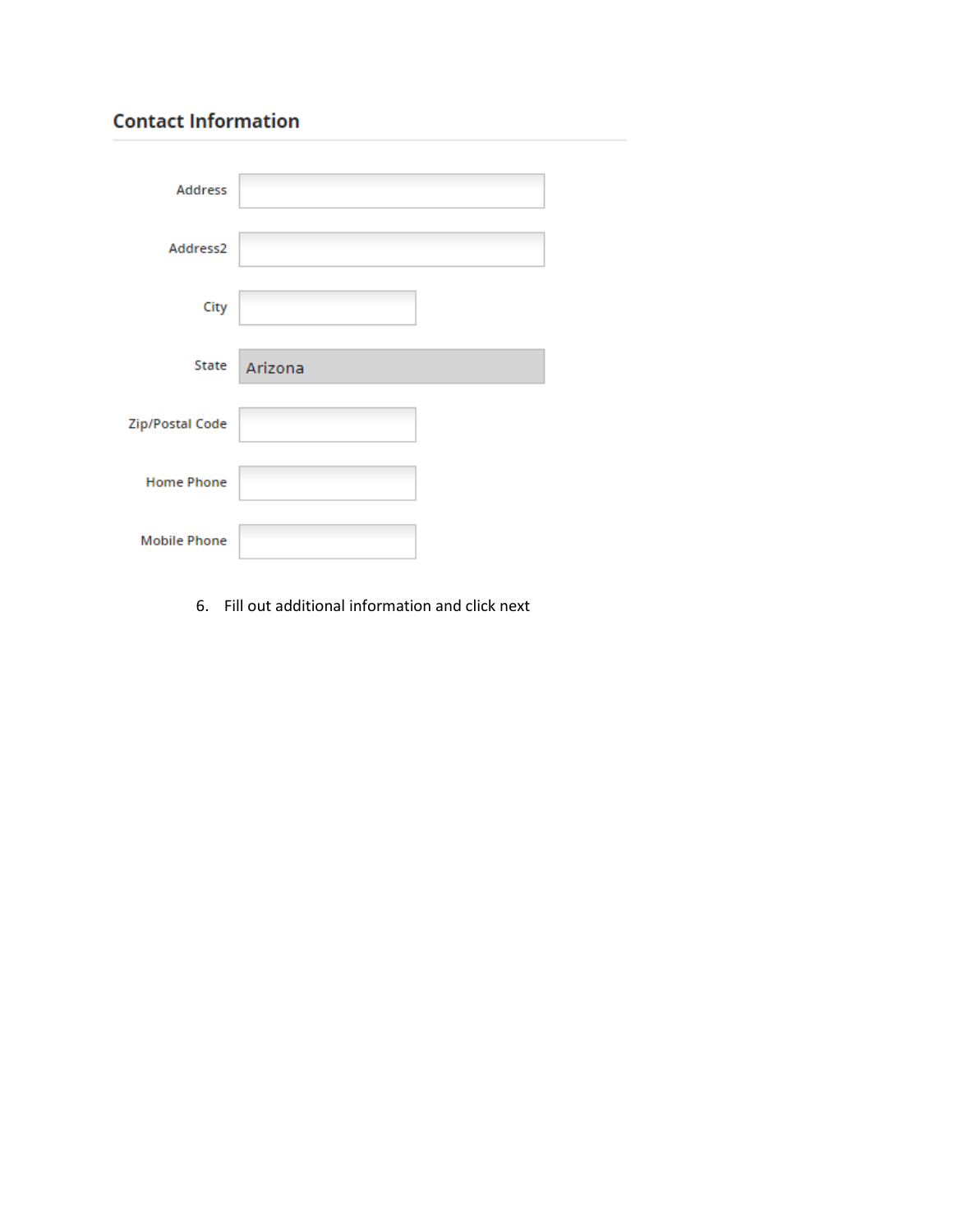# **Additional Information**

| Did you learn about the Arise Platform from a call<br>center or one of their agents? | <b>No</b><br>$\overline{\mathbf{v}}$                                        |           |
|--------------------------------------------------------------------------------------|-----------------------------------------------------------------------------|-----------|
| How did you hear about the Arise Platform?                                           |                                                                             |           |
| Please enter the highest level of education you<br>have completed                    | v                                                                           |           |
| Please tell us if you have experience in any of the<br>following fields              | None<br><b>Customer Service</b><br><b>Sales</b><br><b>Technical Support</b> | (2)       |
| Is English your primary language?                                                    |                                                                             |           |
| Please let us know what other languages you are<br>fluent in                         | Spanish<br>French (Quebecois)<br>French<br>Italian                          |           |
|                                                                                      |                                                                             | $Next \n$ |

7. The above completes registration process and step 1. You will see the dashboard below.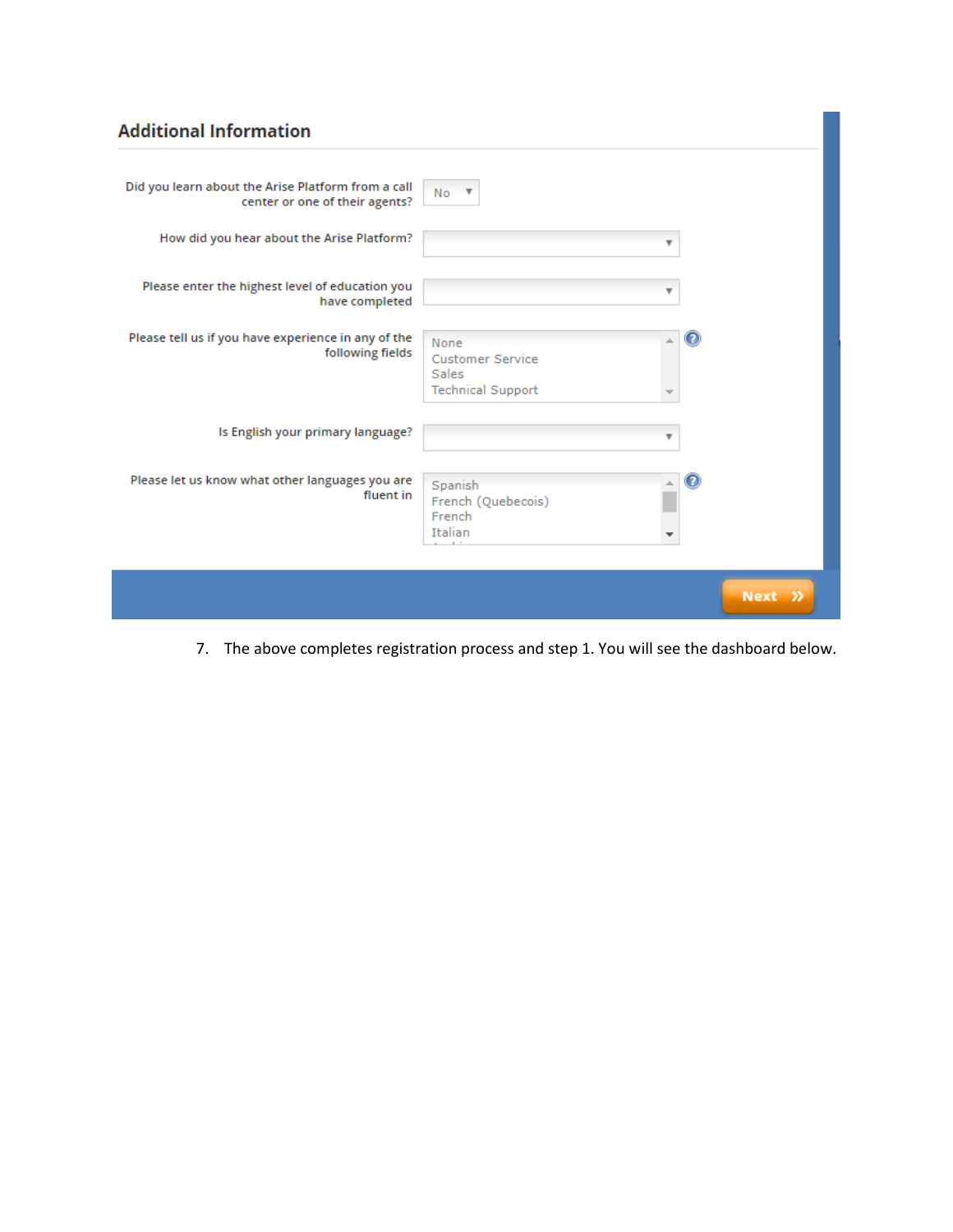| General Info | Sign NDA                                                                                                    | Call Center Info |  |
|--------------|-------------------------------------------------------------------------------------------------------------|------------------|--|
|              |                                                                                                             |                  |  |
|              |                                                                                                             |                  |  |
|              | Congratulations on completing the Profile!<br>Your next step is to sign the Non-Disclosure Agreement (NDA). |                  |  |
|              |                                                                                                             |                  |  |



8. Click start now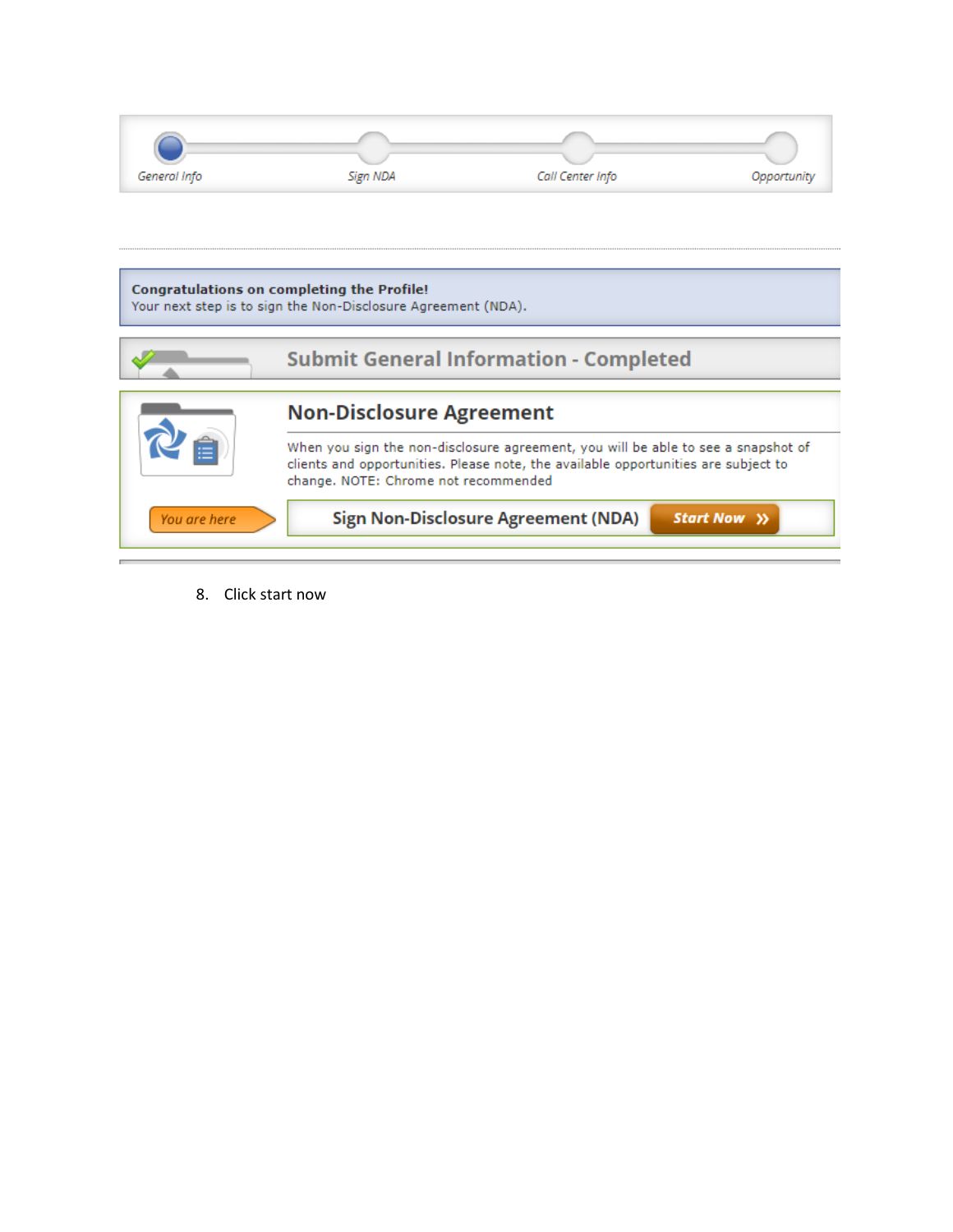### **Instructions for signing the NDA**

Below you may access and sign the Non-Disclosure Agreement. The Non-Disclosure Agreement is a contract through which the parties agree not to disclose information relating to Arise or any clients (including the client's customers) to third parties. Any information that is provided to you by Arise or any clients or otherwise in connection with your use of the Arise Platform must be kept confidential and cannot be shared with anyone. The confidentiality of information related to Arise and any clients must be maintained forever.

The above summary is general in nature and is not intended to be a comprehensive review of all of the terms. You should thoroughly review and understand this agreement prior to its execution.

### Please review the following documents



9. View and read the NDA agreement. Print a copy for your records. Then Sign the agreement. This will complete step 2. Use Internet Explorer or Firefox. Chrome may not work.

| ×<br><b>Company NDA</b>                                                                                                                                                                                                                                                                                                                                                                                                                                                                                                                                                                                                                                                                                                                                                                                                                                                                                                                                                                                                                                                                                                                                                                |
|----------------------------------------------------------------------------------------------------------------------------------------------------------------------------------------------------------------------------------------------------------------------------------------------------------------------------------------------------------------------------------------------------------------------------------------------------------------------------------------------------------------------------------------------------------------------------------------------------------------------------------------------------------------------------------------------------------------------------------------------------------------------------------------------------------------------------------------------------------------------------------------------------------------------------------------------------------------------------------------------------------------------------------------------------------------------------------------------------------------------------------------------------------------------------------------|
| <b>NON-DISCLOSURE AGREEMENT</b>                                                                                                                                                                                                                                                                                                                                                                                                                                                                                                                                                                                                                                                                                                                                                                                                                                                                                                                                                                                                                                                                                                                                                        |
| This Non-Disclosure Agreement (the "Agreement") is made and entered into as of January 19, 2019 between Arise Virtual Solutions Inc. ("Arise") and JOHN SMITH ("Receiving<br>Party")                                                                                                                                                                                                                                                                                                                                                                                                                                                                                                                                                                                                                                                                                                                                                                                                                                                                                                                                                                                                   |
| WHEREAS, the Receiving Party desires to become a "Client Support Professional"; and                                                                                                                                                                                                                                                                                                                                                                                                                                                                                                                                                                                                                                                                                                                                                                                                                                                                                                                                                                                                                                                                                                    |
| WHEREAS, in connection therewith. Arise may disclose Confidential Information (as defined in Section 1 below) to Receiving Party; and                                                                                                                                                                                                                                                                                                                                                                                                                                                                                                                                                                                                                                                                                                                                                                                                                                                                                                                                                                                                                                                  |
| WHEREAS, Arise and Receiving Party (collectively referred to as the "parties" and individually referred to as a "party") desire to establish terms governing the use and protection<br>of such Confidential Information.                                                                                                                                                                                                                                                                                                                                                                                                                                                                                                                                                                                                                                                                                                                                                                                                                                                                                                                                                               |
| NOW THEREFORE, in consideration of the foregoing and the mutual promises and covenants set forth herein, and other good and valuable consideration, the adequacy of which is hereby<br>acknowledged, the parties agree as follows:                                                                                                                                                                                                                                                                                                                                                                                                                                                                                                                                                                                                                                                                                                                                                                                                                                                                                                                                                     |
| 1. "Confidential Information" means all information, materials, documentation and data furnished and disclosed by Arise or any third party client that receives customer care<br>solutions through Arise pursuant to the terms of an agreement between such client and Arise (an "Arise Client" or "Client") to Receiving Party, whether in oral, written, graphic or machine-<br>readable form, including but not limited to, products and services, intellectual property, distribution channels, strategic alliances, marketing plans, software codes, designs, procedures,<br>processing flowcharts, configurations, formulas, discoveries, inventions, improvements, concepts, ideas, customer lists, business plans, contacts and other business and technical information,<br>except for such information and data as the parties agree in writing is not proprietary or confidential. Confidential Information shall also include information and materials in Arise's<br>possession, custody or control for any other person or entity that Arise is obligated to treat as confidential or proprietary. Confidential Information shall also include credit/debit card numbers |
| and other credit/debit card data of any person who provides such information to Arise or any Receiving Party, in connection with the provision of CSR Services. Confidential Information<br>chall also include all information specific to any Arise Client's husiness processes systems and information about such Client's customers including but not limited to information such as a                                                                                                                                                                                                                                                                                                                                                                                                                                                                                                                                                                                                                                                                                                                                                                                              |
| By clicking the "Sign" button below, you are signing the document electronically and the agreement will be                                                                                                                                                                                                                                                                                                                                                                                                                                                                                                                                                                                                                                                                                                                                                                                                                                                                                                                                                                                                                                                                             |
| <b>Print</b><br>legally binding.<br>Sign                                                                                                                                                                                                                                                                                                                                                                                                                                                                                                                                                                                                                                                                                                                                                                                                                                                                                                                                                                                                                                                                                                                                               |
|                                                                                                                                                                                                                                                                                                                                                                                                                                                                                                                                                                                                                                                                                                                                                                                                                                                                                                                                                                                                                                                                                                                                                                                        |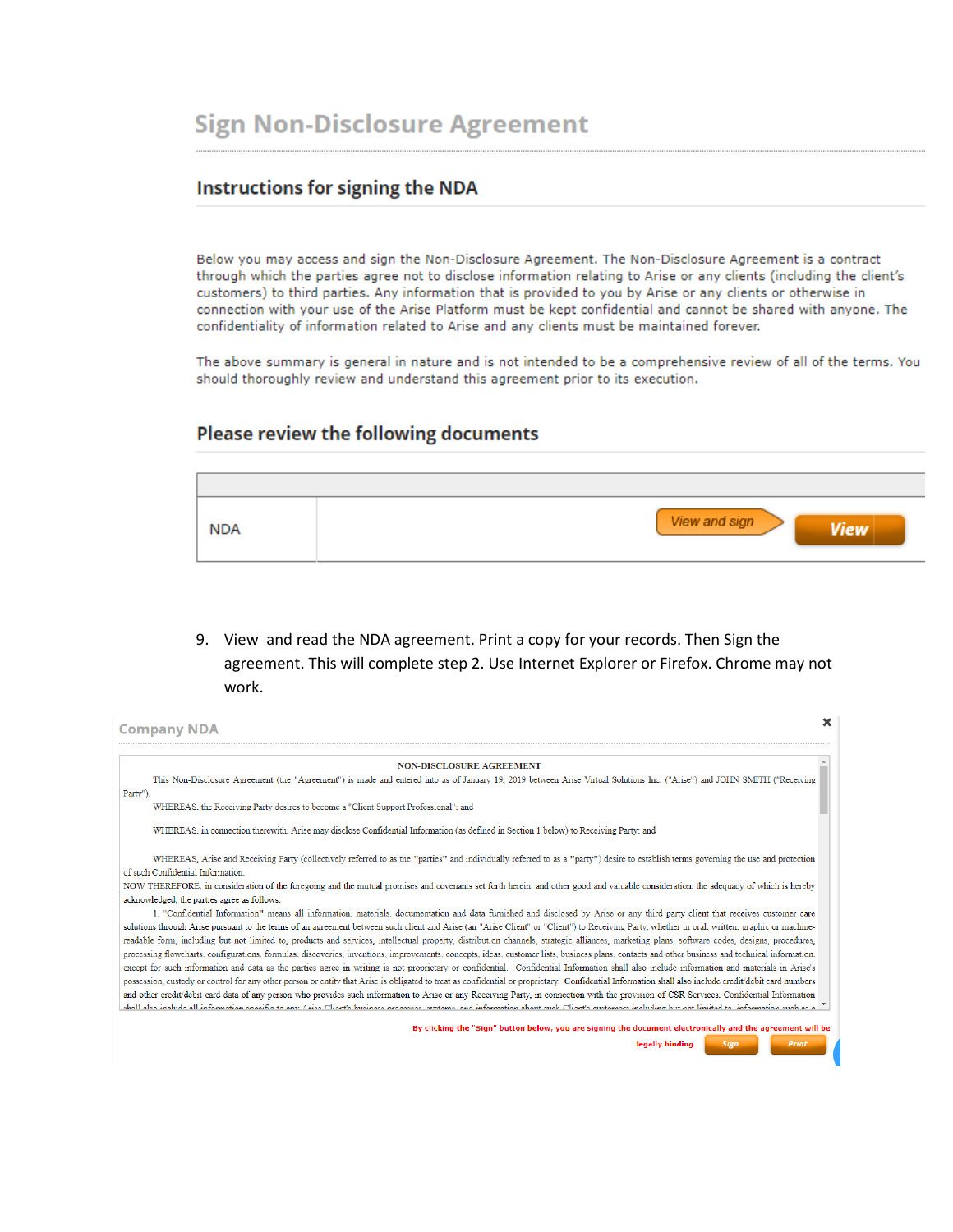10. Once NDA is completed, it is important to choose the type of contractor. Select Agent of existing call center.

| Arise $\mathbb{R}$                           | Registration                                                     |                   |                   |
|----------------------------------------------|------------------------------------------------------------------|-------------------|-------------------|
| General Info                                 | Sign NDA                                                         | Call Center Info  | Opportunity       |
|                                              | <b>Select Independent Contractor Type</b>                        |                   |                   |
|                                              | Which Independent Contractor type would you like to register as? |                   |                   |
| New Call Center <sup>1</sup>                 |                                                                  |                   |                   |
| ○ Agent of Existing Call Center <sup>◎</sup> |                                                                  |                   |                   |
|                                              |                                                                  |                   |                   |
|                                              |                                                                  |                   |                   |
|                                              |                                                                  |                   |                   |
|                                              |                                                                  |                   |                   |
|                                              |                                                                  | <b>K</b> Previous | Submit Request >> |

11. Submit the request. Next page enter FEIN = 331153017 and click the magnifier glass and this will populate Name of the call center as "Data Web Tect LLC"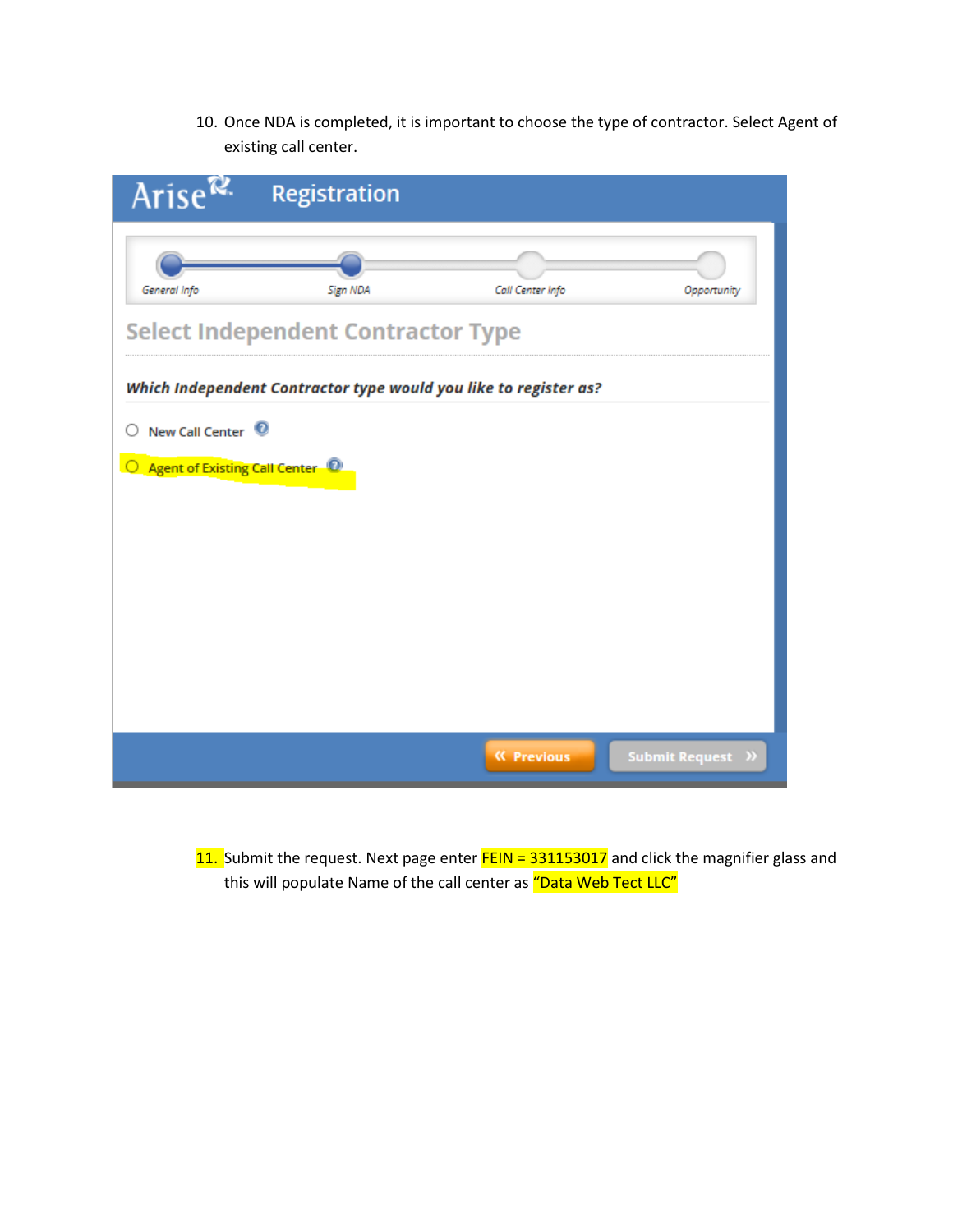|                            | <b>Enter Call Center Company Information</b>                                                                                                                                                                                |
|----------------------------|-----------------------------------------------------------------------------------------------------------------------------------------------------------------------------------------------------------------------------|
|                            | To register as an agent of a call center in the Arise Network, please complete the requested information.<br>After you enter the FEIN or IB ID you must click the magnifying glass to populate the name of the call center. |
| <b>Enter FEIN</b>          | 331153017                                                                                                                                                                                                                   |
| OR                         |                                                                                                                                                                                                                             |
| Company Id                 | م                                                                                                                                                                                                                           |
| <b>Name of Call Center</b> | Data Web Tect LLC                                                                                                                                                                                                           |
|                            | <b>Submit Social Security Number Information</b>                                                                                                                                                                            |

12. Then enter your SSN. Complete the waivers or agreements below that and select next for signing up to the class

| <b>Submit Social Security Number Information</b> | We know you might be nervous about providing your Social Security Number (SSN). We promise, it is only used to |
|--------------------------------------------------|----------------------------------------------------------------------------------------------------------------|
| confirm you are who you say you are.             |                                                                                                                |
| <b>SSN</b>                                       |                                                                                                                |
| <b>SSN Confirmation</b>                          |                                                                                                                |
| <b>Agreements</b>                                |                                                                                                                |
| <b>Agreements</b>                                |                                                                                                                |
| Agent Waiver <sup><sup>1</sup></sup>             | <b>View</b>                                                                                                    |
| Agent NDA                                        | <b>View</b>                                                                                                    |
|                                                  |                                                                                                                |
|                                                  | Next >><br><b>K</b> Previous                                                                                   |

This will complete the registration and you will see in the dashboard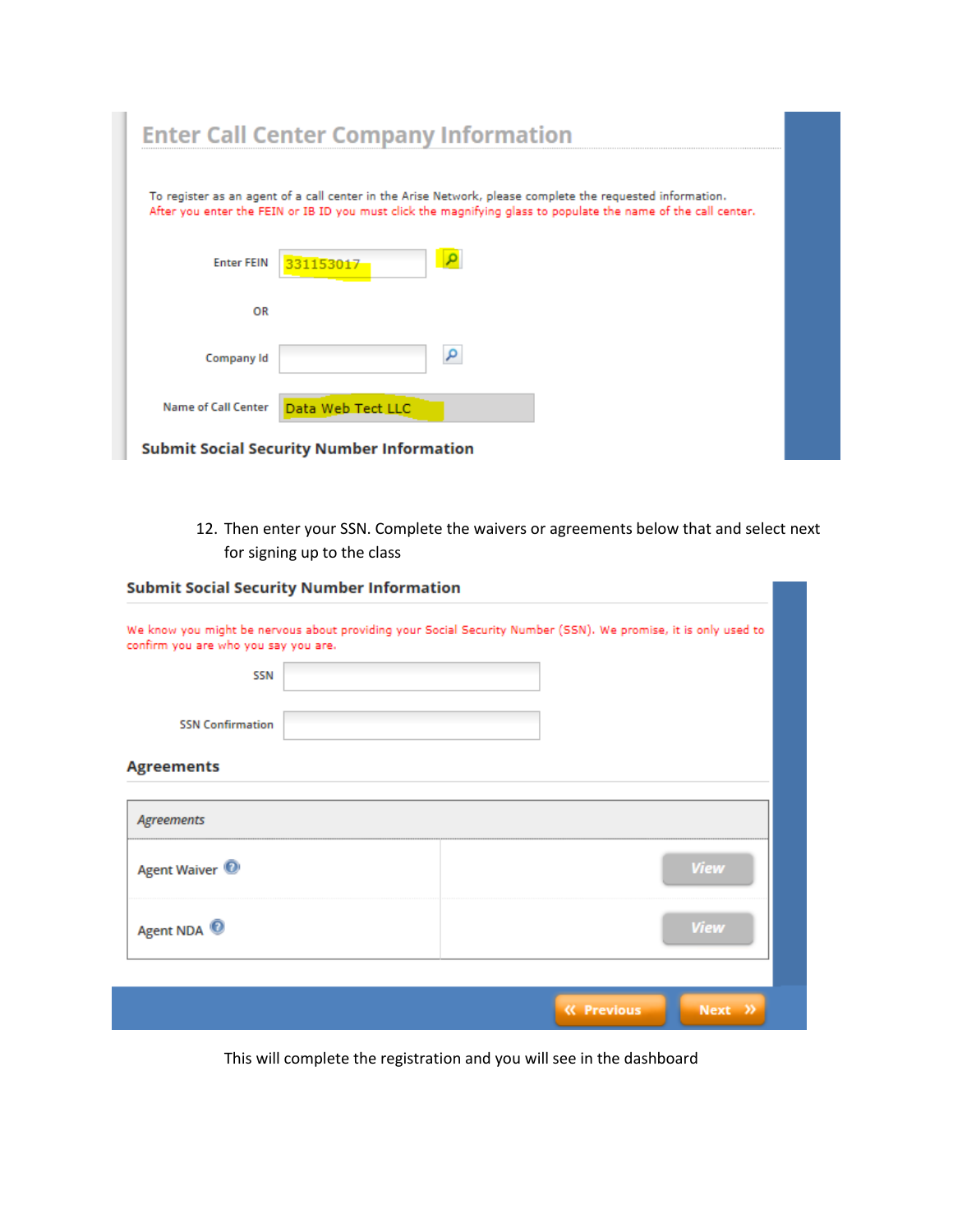

The top three sections would say completed and you will be able to select the agency to begin the classes and servicing the companies. You can select the Info for details and select to sign up for classes.